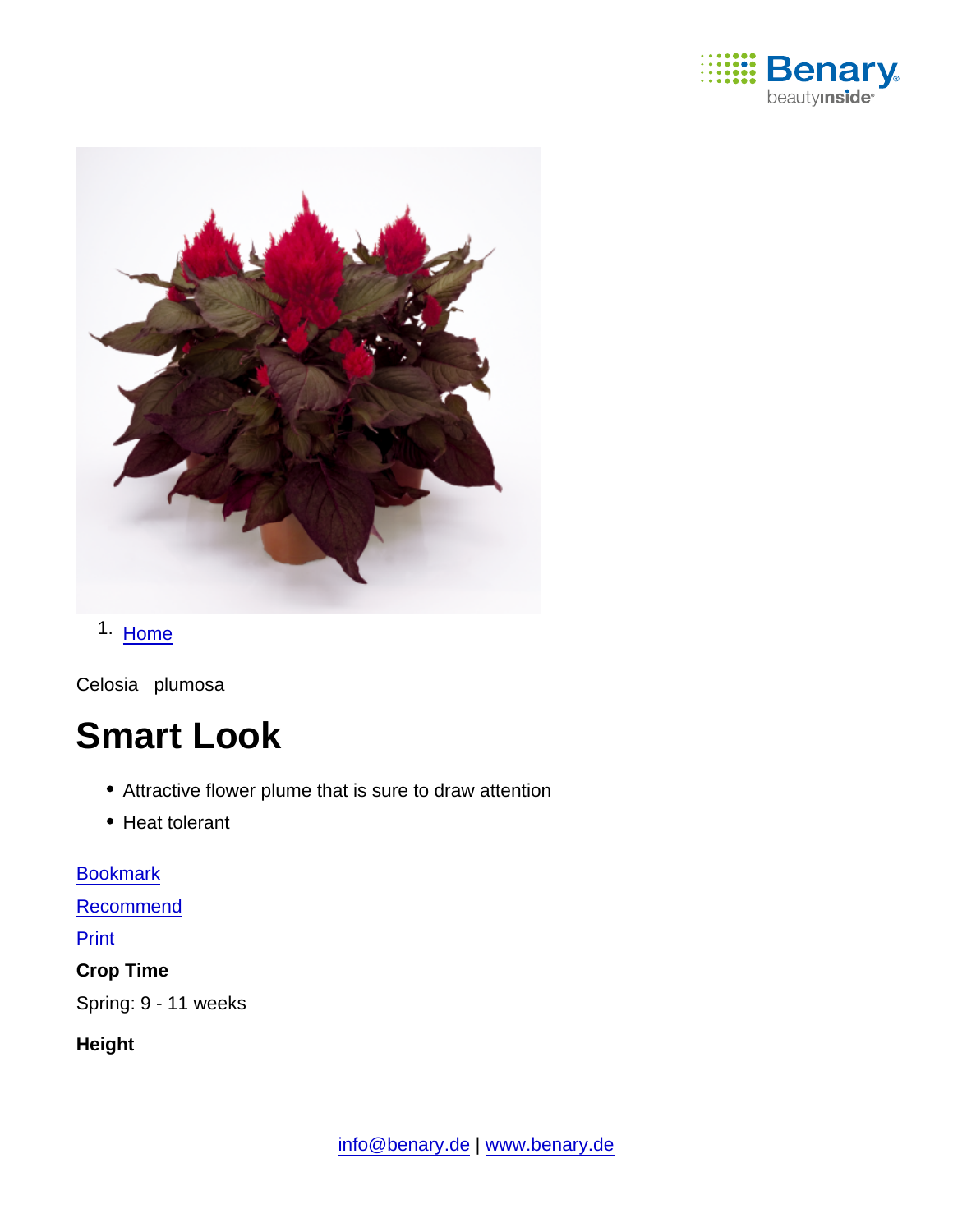

11 ? / 28 cm

Exposure

**Sun** 

Seed Form

Pelleted Seed

Best Uses

Bedding, Landscape

# Culture guide

#### Usage

Pots, combination planters and landscape plantings

Sow time

January-June

# Sowing method

1 seed per plug, sowing directly into final pots is recommended.

# **Germination**

7-14 days at 72-77 °F (22-25 °C). Light is required for germination. Sow in a well-drained media that has good water holding capacity. Maintain relative humidity levels of 90-95 %.

# Growing on

Grow on at 60-65 °F (16-18 °C). Low temperatures can cause premature flowering and poor garden performance. Fertilize weekly at 150-200 ppm nitrogen in a well-balanced fertilizer.

# Media